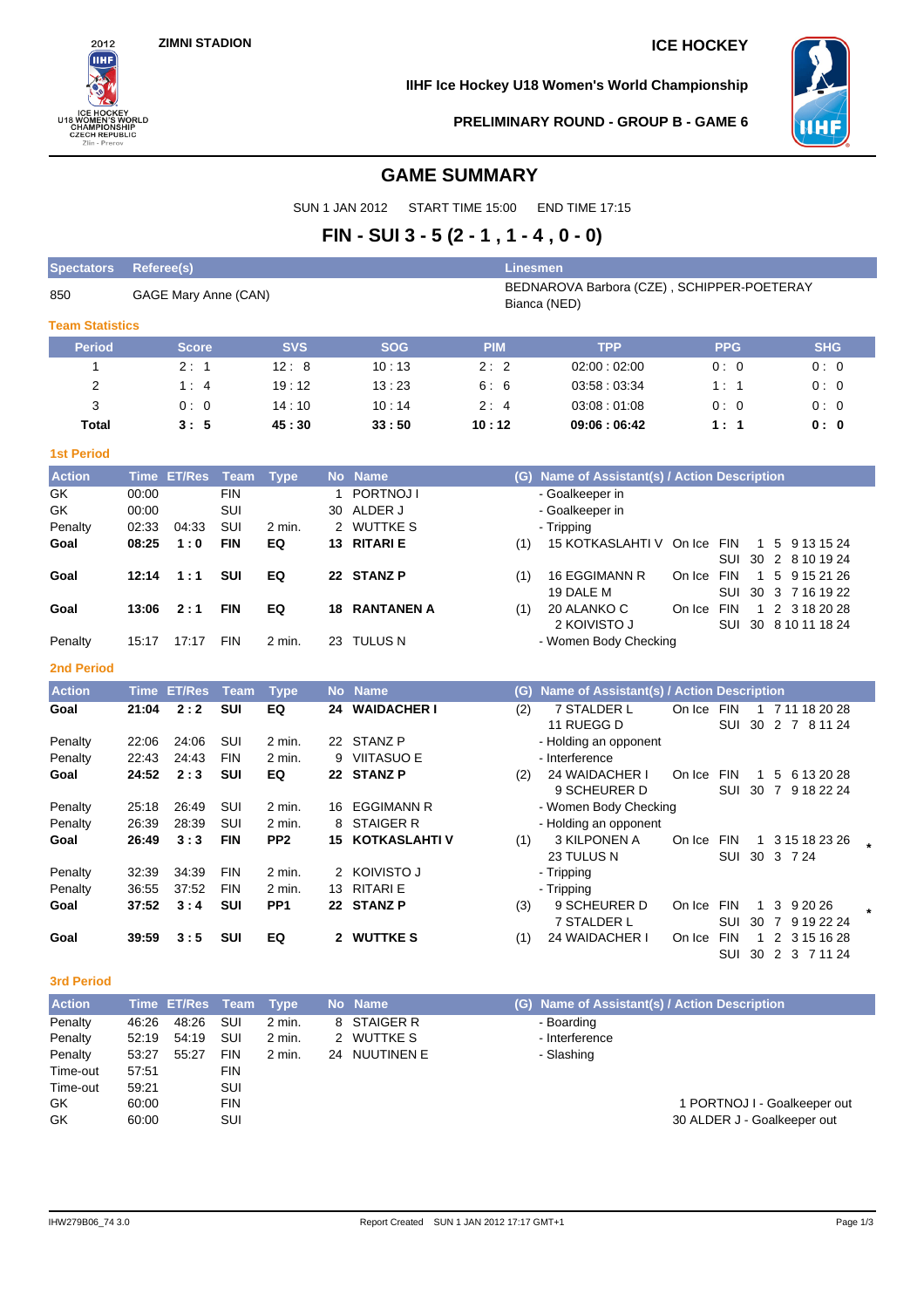

## **IIHF Ice Hockey U18 Women's World Championship**

### **PRELIMINARY ROUND - GROUP B - GAME 6**



#### **Goalkeeper Records**

#### **Team : FIN - Finland Team : SUI - Switzerland**

| No Name          | <b>SOG</b> | <b>SVS</b> | <b>MIP</b> | No Name         | <b>SOG</b> | <b>SVS</b> | <b>MIP</b> |
|------------------|------------|------------|------------|-----------------|------------|------------|------------|
| PORTNOJ Isabella | 50         | 45         | 60:00      | 30 ALDER Janine | 33         | 30         | 60:00      |
| 30 RANNE Tiina   |            |            |            | ZANETTI Anja    |            |            |            |

#### **Game Statistics**

| Team : FIN (blue)  |                             |          |          |          |             |                |                |             |        |                |                      |                |           |                |                |
|--------------------|-----------------------------|----------|----------|----------|-------------|----------------|----------------|-------------|--------|----------------|----------------------|----------------|-----------|----------------|----------------|
|                    | Head Coach: TOIVOLA Juuso   |          |          |          |             |                |                |             |        |                | <b>Shots on Goal</b> |                |           |                |                |
| <b>No Pos</b>      | <b>Name</b>                 | G.       | A        | P        | <b>PIM</b>  | $FO+$          | FO-            | $FO+/-$     | FO%    |                | $\overline{2}$       | 3 <sup>1</sup> | <b>OT</b> | <b>TS</b>      | $+/-$          |
| 2 D                | KOIVISTO Johanna            | 0        |          | 1        | 2           | $\Omega$       | $\Omega$       | 0           | 0.00   | 0              | 0                    | $\Omega$       |           | 0              | $\mathbf 0$    |
| D<br>3             | KILPONEN Anna +C            | 0        |          |          | $\Omega$    | $\Omega$       | $\Omega$       | $\Omega$    | 0.00   |                | $\overline{2}$       | $\overline{2}$ |           | 5              | $\mathbf 0$    |
| 15 F               | <b>KOTKASLAHTI Venla</b>    |          |          | 2        | 0           | 13             | 20             | $-7$        | 39.39  | 0              | 4                    |                |           | 5              | $-1$           |
| 16 F               | <b>OLLIKAINEN Suvi</b>      | 0        | 0        | $\Omega$ | $\Omega$    | 0              | $\Omega$       | $\Omega$    | 0.00   | 0              | $\Omega$             | $\Omega$       |           | 0              | $-1$           |
| 26 F               | VALKAMA Saana +A            | 0        | 0        | 0        | 0           | 4              | 3              | 1           | 57.14  | 0              | 0                    |                |           | 1              | $-1$           |
| 7 D                | <b>VALKJARVI Reetta</b>     | 0        | 0        | 0        | 0           | 0              | 0              | 0           | 0.00   | 0              | 0                    | 1              |           | 1              | $-1$           |
| D<br>11            | <b>UPPGARD Susanne</b>      | 0        | 0        | 0        | 0           | 0              | 0              | $\mathbf 0$ | 0.00   | 0              | 0                    | 0              |           | 0              | $-1$           |
| 18 F               | RANTANEN Anni +A (BP)       |          | $\Omega$ |          | $\Omega$    | 0              |                | $-1$        | 0.00   | 4              | $\Omega$             | $\overline{2}$ |           | 6              | $\mathbf 0$    |
| F<br>20            | <b>ALANKO Christa</b>       | 0        | 1        |          | $\Omega$    | 9              | 5              | 4           | 64.29  | 0              | 1                    |                |           | $\overline{2}$ | $-1$           |
| 28 F               | SUOKKO Jenna                | 0        | $\Omega$ | $\Omega$ | $\Omega$    | $\Omega$       | 0              | $\Omega$    | 0.00   | 1              | 0                    | $\Omega$       |           |                | $-2$           |
| 5<br>D             | <b>LINDHOLM Reetta</b>      | 0        | 0        | 0        | 0           | 0              | 0              | 0           | 0.00   | 1              | 0                    | 0              |           |                | $-1$           |
| D<br>9             | <b>VIITASUO Ella</b>        | 0        | 0        | 0        | 2           | 0              | 0              | 0           | 0.00   | 0              | 1                    | $\Omega$       |           |                | $\mathbf 0$    |
| F<br>13            | <b>RITARI</b> Emma          |          | 0        |          | 2           | 0              | 0              | $\Omega$    | 0.00   | $\overline{2}$ |                      | $\Omega$       |           | 3              | $\mathbf 0$    |
| F<br>23            | <b>TULUS Noora</b>          | 0        | 1        |          | 2           | $\overline{7}$ | 8              | $-1$        | 46.67  | 0              | 1                    |                |           | 2              | $\overline{0}$ |
| 24 F               | <b>NUUTINEN Emma</b>        | $\Omega$ | $\Omega$ | $\Omega$ | 2           | 4              | $\overline{2}$ | 2           | 66.67  | 1              | $\Omega$             |                |           | $\overline{2}$ | $+1$           |
| 4 D                | <b>TUOVINEN Jenna</b>       | 0        | $\Omega$ | $\Omega$ | 0           | 0              | 0              | 0           | 0.00   | 0              | 1                    | 0              |           |                | $\mathbf 0$    |
| D<br>6             | <b>MERILAINEN Kristiina</b> | 0        | 0        | $\Omega$ | $\mathbf 0$ | 0              | 0              | 0           | 0.00   | 0              | 1                    | 0              |           |                | $-1$           |
| $\mathsf{F}$<br>21 | <b>TANSKANEN Vilma</b>      | 0        | $\Omega$ | $\Omega$ | 0           | 0              | $\Omega$       | $\Omega$    | 0.00   | 0              | 1                    | $\Omega$       |           |                | $-1$           |
| $\mathsf{F}$<br>25 | <b>VAINIONPAA Laura</b>     | 0        | $\Omega$ | 0        | 0           | 1              | 0              | 1           | 100.00 | 0              | 0                    | $\Omega$       |           | 0              | $\pmb{0}$      |
| 29 F               | MAAMAKI Jenni               | 0        | 0        | $\Omega$ | $\Omega$    | $\Omega$       | $\Omega$       | $\Omega$    | 0.00   | $\Omega$       | $\Omega$             | $\Omega$       |           | $\Omega$       | $\mathbf 0$    |
| 1 GK               | PORTNOJ Isabella            | 0        | 0        | 0        | 0           |                |                |             |        | 0              | 0                    | 0              |           | 0              |                |
| 30 GK              | <b>RANNE Tiina</b>          | 0        | 0        | 0        | 0           |                |                |             |        | 0              | 0                    | 0              |           | 0              |                |
| Total              |                             | 3        | 5        | 8        | 10          | 38             | 39             | -1          | 49.35  | 10             | 13                   | 10             |           | 33             |                |

## **Team : SUI (white)**

| relau: 301 (WIII)         |                                                                                                                                                                                                                                                  |                         |                          |                               |                                            |                                                               |                                     |           |                                       |                            |                       |                    |                                                                                |
|---------------------------|--------------------------------------------------------------------------------------------------------------------------------------------------------------------------------------------------------------------------------------------------|-------------------------|--------------------------|-------------------------------|--------------------------------------------|---------------------------------------------------------------|-------------------------------------|-----------|---------------------------------------|----------------------------|-----------------------|--------------------|--------------------------------------------------------------------------------|
| Head Coach: SCHAR Dominik |                                                                                                                                                                                                                                                  |                         |                          |                               |                                            |                                                               |                                     |           |                                       |                            |                       |                    |                                                                                |
| <b>Name</b>               | G                                                                                                                                                                                                                                                | A                       | P                        | <b>PIM</b>                    | $FO+$                                      | FO-                                                           | $FO+/-$                             | FO%       |                                       | $\overline{2}$             | 3                     | <b>TS</b>          | $+/-$                                                                          |
| <b>STAIGER Reica</b>      | 0                                                                                                                                                                                                                                                | 0                       | 0                        | 4                             | 0                                          | 0                                                             | 0                                   | 0.00      |                                       | 0                          | 0                     | 1                  | $-1$                                                                           |
| <b>ALTMANN Livia</b>      | 0                                                                                                                                                                                                                                                | 0                       | $\Omega$                 | 0                             | 0                                          | $\Omega$                                                      | 0                                   | 0.00      | $\Omega$                              | 3                          | 0                     | 3                  | $-2$                                                                           |
| <b>EGGIMANN Romy</b>      | 0                                                                                                                                                                                                                                                |                         |                          | 2                             | 0                                          | $\Omega$                                                      | 0                                   | 0.00      | 0                                     |                            |                       | 2                  | $+1$                                                                           |
| DALE Mariko +A            | 0                                                                                                                                                                                                                                                |                         |                          | $\mathbf 0$                   | 20                                         | 12                                                            | 8                                   | 62.50     | 0                                     | 1                          |                       | $\overline{2}$     | $\mathbf 0$                                                                    |
| STANZ Phoebe +C           | 3                                                                                                                                                                                                                                                | 0                       | 3                        | 2                             | 0                                          | $\overline{2}$                                                | $-2$                                | 0.00      | 6                                     | $\overline{7}$             | 6                     | 19                 | $+2$                                                                           |
| <b>WUTTKE Selina</b>      |                                                                                                                                                                                                                                                  | 0                       | 1                        | 4                             | 10                                         | 14                                                            | -4                                  | 41.67     | 1                                     | 1                          | 0                     | 2                  | $+1$                                                                           |
|                           |                                                                                                                                                                                                                                                  |                         |                          |                               |                                            |                                                               | 0                                   |           |                                       |                            |                       |                    | $+2$                                                                           |
|                           |                                                                                                                                                                                                                                                  |                         |                          |                               |                                            |                                                               |                                     |           |                                       |                            |                       |                    | $+4$                                                                           |
|                           | 0                                                                                                                                                                                                                                                |                         |                          |                               |                                            |                                                               |                                     |           | 1                                     |                            | 0                     |                    | $+1$                                                                           |
|                           |                                                                                                                                                                                                                                                  |                         |                          |                               |                                            |                                                               | 0                                   |           |                                       | 1                          |                       | 1                  | $+1$                                                                           |
| <b>HOFSTETTER Nadine</b>  | 0                                                                                                                                                                                                                                                | 0                       | 0                        | 0                             | 0                                          | 0                                                             | 0                                   | 0.00      | 0                                     | 0                          | 0                     | 0                  | 0                                                                              |
|                           | 0                                                                                                                                                                                                                                                | 0                       | $\Omega$                 | 0                             | 0                                          | $\Omega$                                                      | 0                                   | 0.00      | 0                                     | 1                          | 0                     |                    | 0                                                                              |
|                           | 0                                                                                                                                                                                                                                                | 0                       | $\Omega$                 | 0                             | 0                                          | $\Omega$                                                      | 0                                   | 0.00      | 1                                     | $\Omega$                   | 0                     |                    | $\mathbf 0$                                                                    |
| <b>DESBOEUFS Laura</b>    | $\mathbf 0$                                                                                                                                                                                                                                      | $\Omega$                | $\Omega$                 | 0                             |                                            | 0                                                             | 0                                   | 0.00      | 1                                     | 0                          | 0                     |                    | $\pmb{0}$                                                                      |
|                           | $\Omega$                                                                                                                                                                                                                                         | $\mathbf 0$             | $\Omega$                 |                               |                                            |                                                               | 1                                   |           |                                       |                            |                       |                    | $\mathbf 0$                                                                    |
| <b>ABGOTTSPON Celine</b>  | 0                                                                                                                                                                                                                                                | 0                       | 0                        | 0                             | 0                                          | 0                                                             | 0                                   | 0.00      | 0                                     | 0                          | 0                     | 0                  | 0                                                                              |
|                           | 0                                                                                                                                                                                                                                                | 2                       |                          | 0                             | 0                                          | 0                                                             | 0                                   | 0.00      | 1                                     | 0                          | 0                     | 1                  | $+1$                                                                           |
|                           | $\mathbf 0$                                                                                                                                                                                                                                      | $\Omega$                | $\Omega$                 | 0                             |                                            | $\Omega$                                                      | 0                                   | 0.00      | 0                                     | 0                          | $\Omega$              | 0                  | $\mathbf 0$                                                                    |
|                           | 0                                                                                                                                                                                                                                                | 0                       | 0                        | 0                             | 0                                          | $\Omega$                                                      | 0                                   | 0.00      | 0                                     | 0                          | 0                     | 0                  | $\mathbf 0$                                                                    |
| ZANETTI Anja              | $\Omega$                                                                                                                                                                                                                                         | $\Omega$                | $\Omega$                 | 0                             |                                            |                                                               |                                     |           | $\Omega$                              | $\Omega$                   | $\Omega$              | 0                  |                                                                                |
| <b>ALDER Janine</b>       | 0                                                                                                                                                                                                                                                | 0                       | $\mathbf 0$              | 0                             |                                            |                                                               |                                     |           | 0                                     | 0                          | 0                     | 0                  |                                                                                |
|                           | <b>GUBLER Nicole</b><br><b>STALDER Lara</b><br><b>RUEGG Dominique</b><br>WAIDACHER Isabel +A (BP)<br><b>WILLINER Karin</b><br><b>BIGLER Jana</b><br><b>LEHNER Stephanie</b><br><b>SCHEURER Dominique</b><br>POSCHUNG Valeska<br>CIPRIANI Tiziana | $\mathbf 0$<br>$\Omega$ | 0<br>$\overline{2}$<br>2 | 0<br>2<br>3<br>$\overline{2}$ | 0<br>$\Omega$<br>0<br>$\Omega$<br>$\Omega$ | 0<br>0<br>0<br>$\mathbf 0$<br>$\mathbf 0$<br>9<br>$\mathbf 0$ | 0<br>2<br>$\Omega$<br>$\Omega$<br>8 | $-2$<br>0 | 0.00<br>0.00<br>0.00<br>0.00<br>52.94 | 0<br>1<br>0<br>$\mathbf 0$ | 1<br>6<br>$\mathbf 0$ | 0<br>5<br>$\Omega$ | <b>Shots on Goal</b><br>O <sub>T</sub><br>$\mathbf{1}$<br>12<br>$\overline{2}$ |